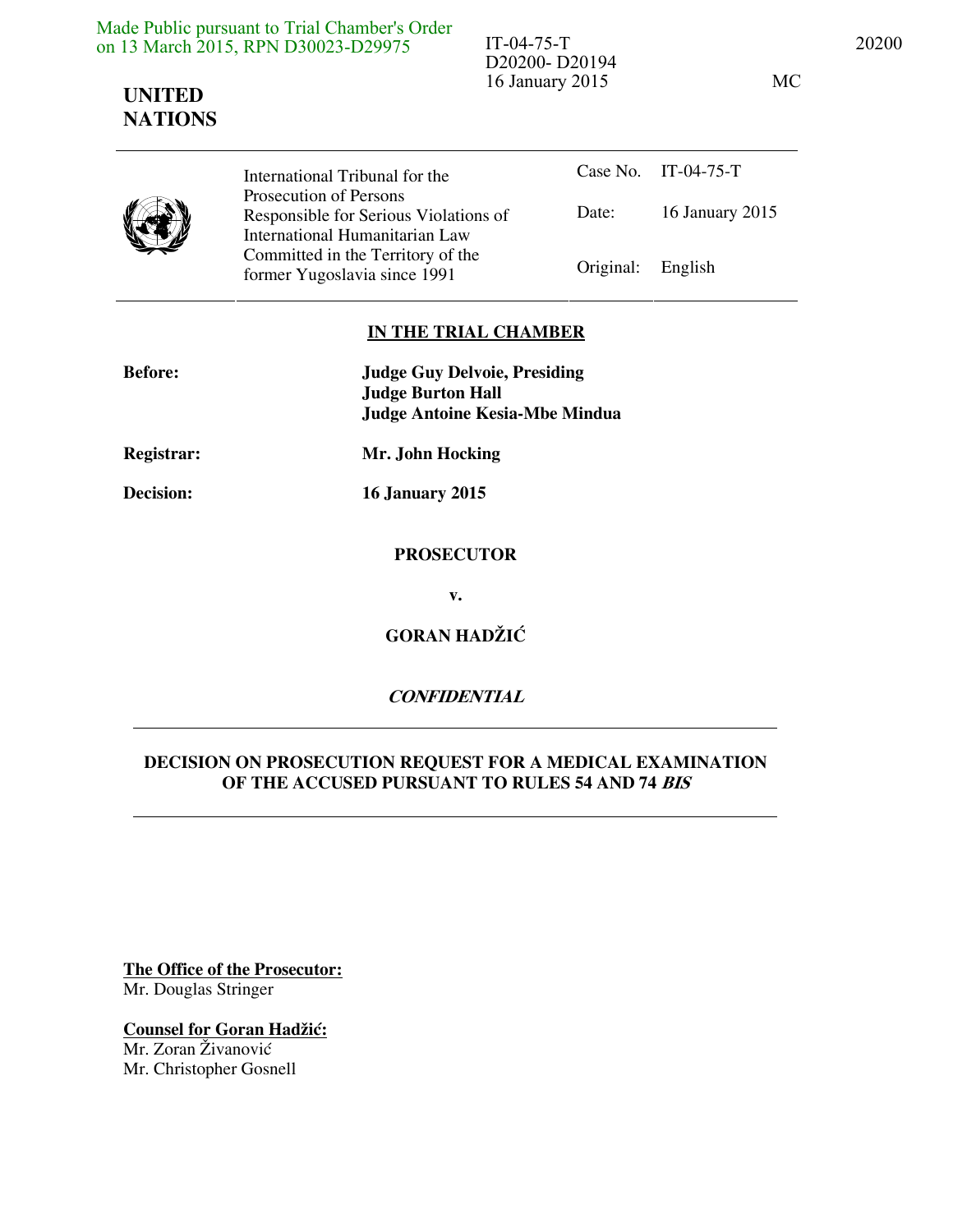**TRIAL CHAMBER II** of the International Tribunal for the Prosecution of Persons Responsible for Serious Violations of International Humanitarian Law Committed in the Territory of the former Yugoslavia since 1991 ("Trial Chamber" and "Tribunal", respectively);

**BEING SEISED OF** the "Prosecution's Request for a Medical Examination of the Accused Pursuant to Rules 54 and 74 *bis*", filed confidentially on 17 December 2014 ("Motion");

**NOTING** the "Response to Prosecution Request for a Medical Examination of the Accused", filed confidentially by the Defence on 31 December 2014 ("Response");

**NOTING** the "Deputy Registrar's Submission Regarding Prosecution Request for a Medical Examination of the Accused", filed confidentially on 5 January 2015 ("Deputy Registrar's Submission");

**NOTING** the "Prosecution's Consolidated Request for Leave to Reply and Reply to Defence Response and Deputy Registrar's Submission Regarding Prosecution's Request for a Medical Examination of the Accused Pursuant to Rules 54 and 74 *bis*", filed confidentially on 7 January 2015 ("Reply");

**NOTING** that hearings have been suspended since 20 October 2014 as a result of Hadžić's inability to attend due to his health; $<sup>1</sup>$ </sup>

**NOTING** that Hadžić has not waived his right to be present at trial;<sup>2</sup>

**NOTING** that the Deputy Registrar has filed a series of medical reports prepared by the Reporting Medical Officer of the United Nations Detention Unit ("RMO" and "UNDU", respectively) to update the Trial Chamber and the parties on developments related to Hadžić's medical situation;<sup>3</sup>

 $\overline{a}$ 

<sup>1</sup> Email from the Trial Chamber to the Parties and the Registry, 17 October 2014.

 $2^2$  Email from the Defence to the Prosecution and the Trial Chamber, 21 October 2014; Notice in Compliance with Trial

Chamber Order, 12 December 2014 (confidential), para. 2. 3 "Update Health condition of Mr. Goran Hadzic", dated 26 November 2014, appended to the Deputy Registrar's Submission of a Medical Report, 26 November 2014 (confidential) ("26 November Medical Report"); "Update Health condition of Mr. Goran Hadzic", dated 3 December 2014, appended to the Deputy Registrar's Submission of Medical Report, 5 December 2014 (confidential) ("3 December Medical Report"); "Update Health condition of Mr. Goran Hadzic", dated 10 December 2014, appended to the Deputy Registrar's Submission of Medical Report, 11 December 2014 (confidential) ("10 December Medical Report"); "Update Health condition of Mr. Goran Hadzic", dated 17 December 2014, appended to the Deputy Registrar's Submission of Medical Report, 18 December 2014 (confidential) ("17 December Medical Report"); "Update Health condition of Mr. Goran Hadzic", dated 7 January 2015, appended to the Deputy Registrar's Submission of Medical Report, 8 January 2015 (confidential) ("7 January Medical Report"); "Update Health condition of Mr. Goran Hadzic", dated 14 January 2015, appended to the Deputy Registrar's Submission of Medical Report, 15 January 2015 (confidential) ("14 January Medical Report").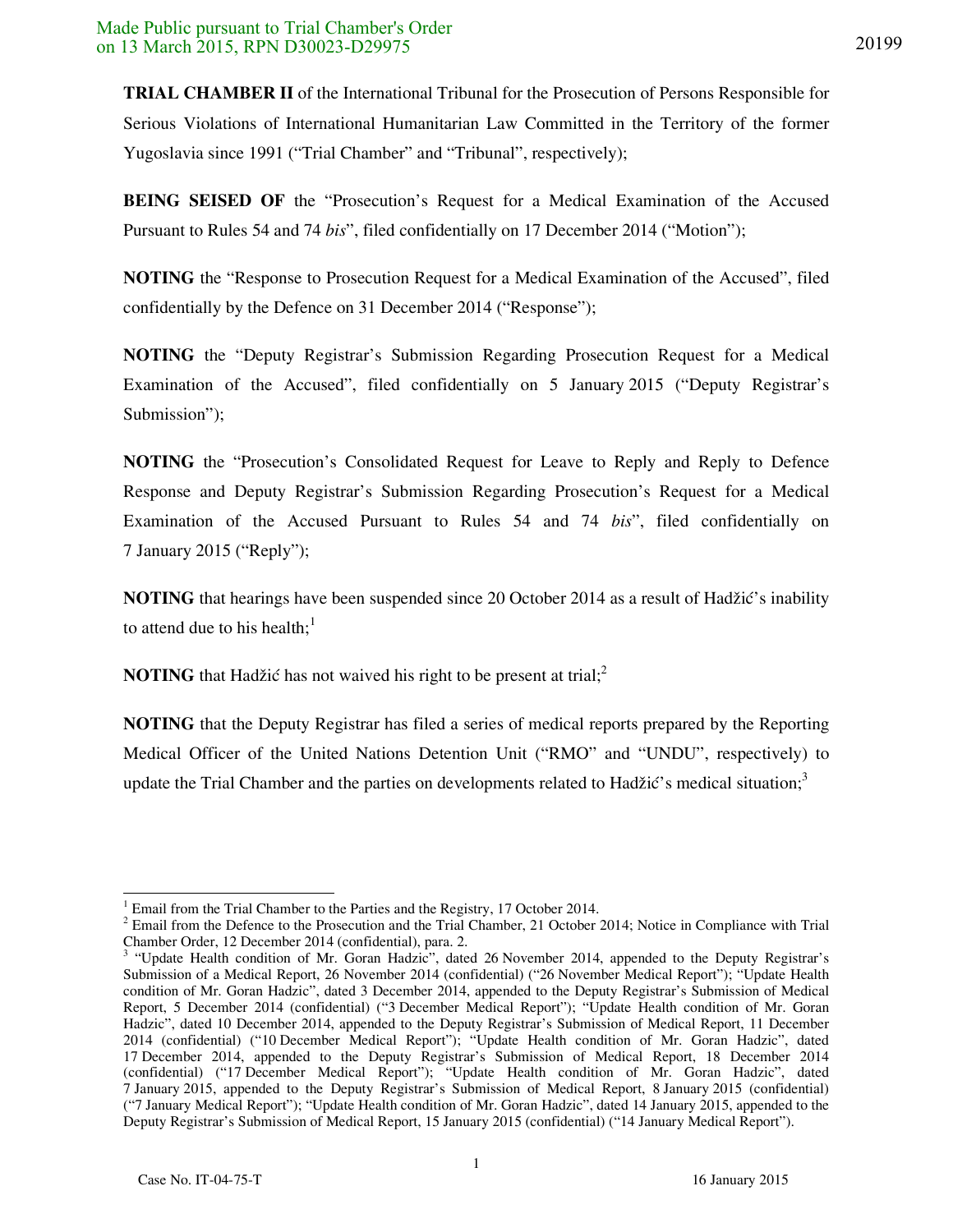**NOTING** that Hadžić has been diagnosed with a glioblastoma multiforme brain tumour and that the RMO states that "[w]hilst each case is individual, the prognosis for this type of tumour is poor, with a median survival rate of 12 months"; $4$ 

**NOTING** that Hadžić has begun a 16 week treatment plan ("Treatment Plan") comprised of: (i) six weeks of daily radiotherapy and chemotherapy treatments which will continue until the end of January ("Combined Therapy"); (ii) four weeks of recuperation in February; and (iii) six weeks of chemotherapy; $5$ 

**NOTING** that Hadžić's Combined Therapy began the week of 15 December 2014 and that he has been following his treatment as planned;<sup>6</sup>

**NOTING** that the RMO states that Hadžić "will be unable to attend the Court at least until the beginning of February 2015" at which point "his ability to attend the Court and to participate in the trial" will be reassessed: $<sup>7</sup>$ </sup>

**NOTING** that, in the Motion, the Prosecution requests that the Trial Chamber order the Registry to appoint two experts, Hadžić's treating neurosurgeon and an independent expert, to examine the Accused and to provide detailed medical reports;<sup>8</sup>

**NOTING** that the Prosecution submits that expert medical evaluations of Hadžić's health condition and ability to be present are necessary in order for the Trial Chamber and the parties to assess to what extent and under what conditions trial proceedings may continue;<sup>9</sup>

**NOTING** that the Prosecution submits that in the reports the experts should address: (a) Hadžić's current health condition; (b) Hadžić's ability to attend full-time trial proceedings in the near or medium-term future, considering the nature and frequency of his treatment plan; (c) Hadžić's ability to attend trial in the near or medium-term future, on the basis of a modified trial schedule, considering the nature and frequency of his treatment plan; (d) whether Hadžić's health condition and wish to be present at trial may be accommodated by other means, in particular through the use

 $\overline{a}$ 

<sup>4</sup> 26 November Medical Report, p. 1.

<sup>5</sup> 26 November Medical Report, p. 1.

<sup>&</sup>lt;sup>6</sup> 17 December Medical Report; 7 January Medical Report; 14 January Medical Report.

<sup>7</sup> 26 November Medical Report, p. 2. *See also* 3 December Medical Report; 10 December Medical Report; 17 December Medical Report; 7 January Medical Report; 14 January Medical Report.

<sup>8</sup> Motion, paras 1, 13.

<sup>&</sup>lt;sup>9</sup> Motion, para. 11; Reply, para. 3.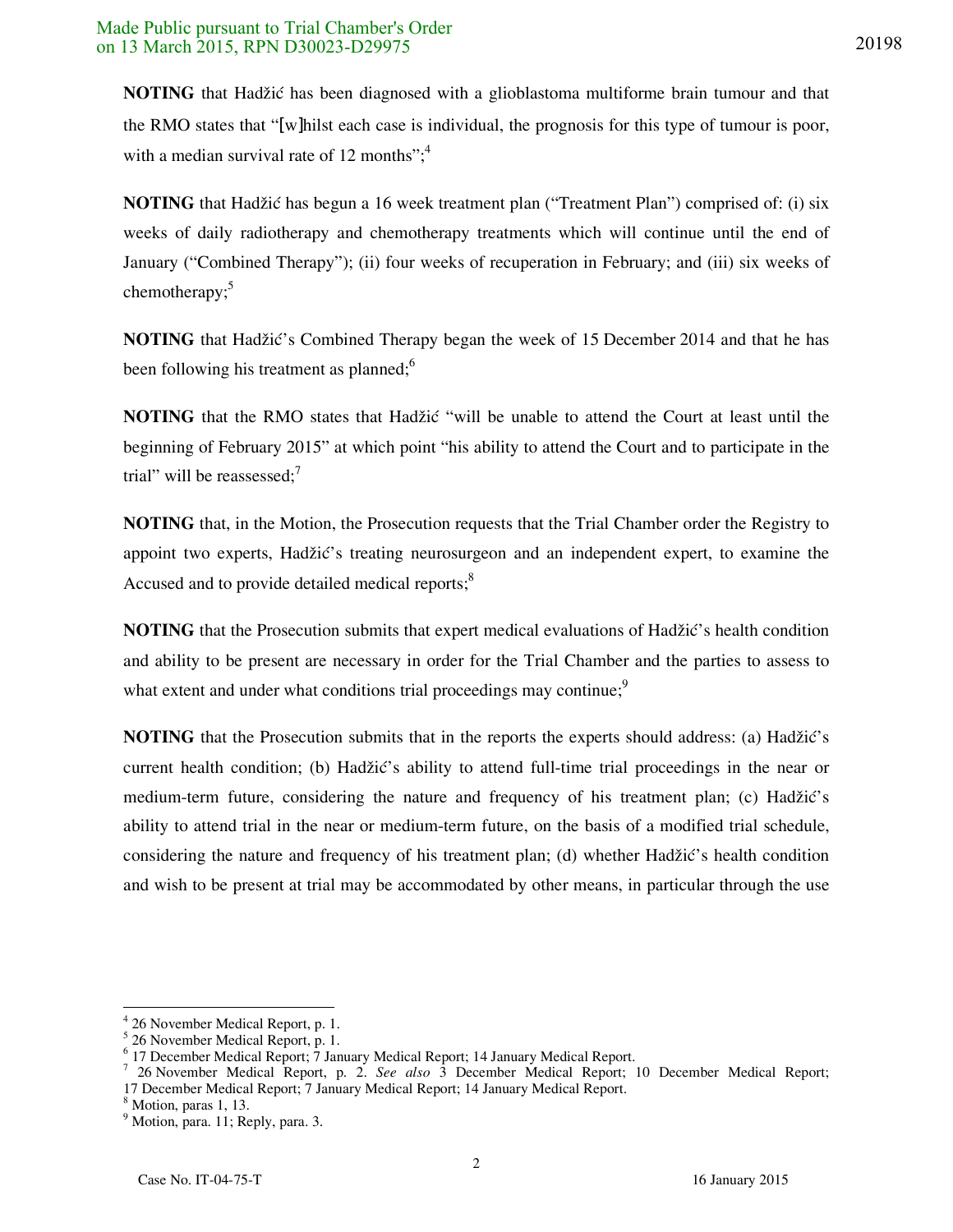**NOTING** that the Defence submits that no additional examinations are warranted or justified as the RMO already performs the role that the Prosecution seeks to have performed by outside experts;<sup>11</sup>

**NOTING** that the Defence submits that the Prosecution has failed to show that the RMO and the Medical Officer ("MO"), who have relied on "an expert team of specialists in offering very detailed descriptions of  $[\ldots]$  Hadžić's current condition, his treatment plan, and his life expectancy", have not properly assessed and reported Hadžić's ability to attend trial;<sup>12</sup>

**NOTING** the Deputy Registrar's request not to appoint Hadžić's treating neurosurgeon, who is part of the team that has provided the current prognosis, as an expert under Rule 74 *bis* of the Tribunal's Rules of Procedure and Evidence ("Rules") in order to maintain clarity, and in accordance with common practice that such experts be independent from the treating team;  $13$ 

**NOTING** that according to the Deputy Registrar, the MO advises that any additional medical examination be deferred at least until the end of January, when Hadžić's Combined Therapy is expected to end; $^{14}$ 

**NOTING** that, in the Reply, the Prosecution submits that it is not seeking to supplement or usurp the RMO's role in providing the Trial Chamber with regular reports on the state of Hadžić's health and the progress of the Treatment Plan; rather, it is seeking the appointment of two experts to address the discrete issues enumerated in the Motion before the beginning of February;<sup>15</sup>

**NOTING** that, in response to the Deputy Registrar's concern regarding the appointment of Hadžić's treating neurosurgeon, the Prosecution amends its request to that of two independent nontreating experts;<sup>16</sup>

**NOTING** that the Prosecution agrees with deferring any medical examinations to be carried out by the independent experts until the end of January, but suggests that, to facilitate the submission of

3

 $\overline{a}$ 

<sup>&</sup>lt;sup>10</sup> Motion, para. 13.

 $\frac{11}{11}$  Response, paras 1, 8.

<sup>12</sup> Response, para. 9.

 $^{13}$  Deputy Registrar's Submission, para. 5.

<sup>&</sup>lt;sup>14</sup> Deputy Registrar's Submission, para. 4.

<sup>&</sup>lt;sup>15</sup> Reply, para. 10.

<sup>16</sup> Reply, para. 11.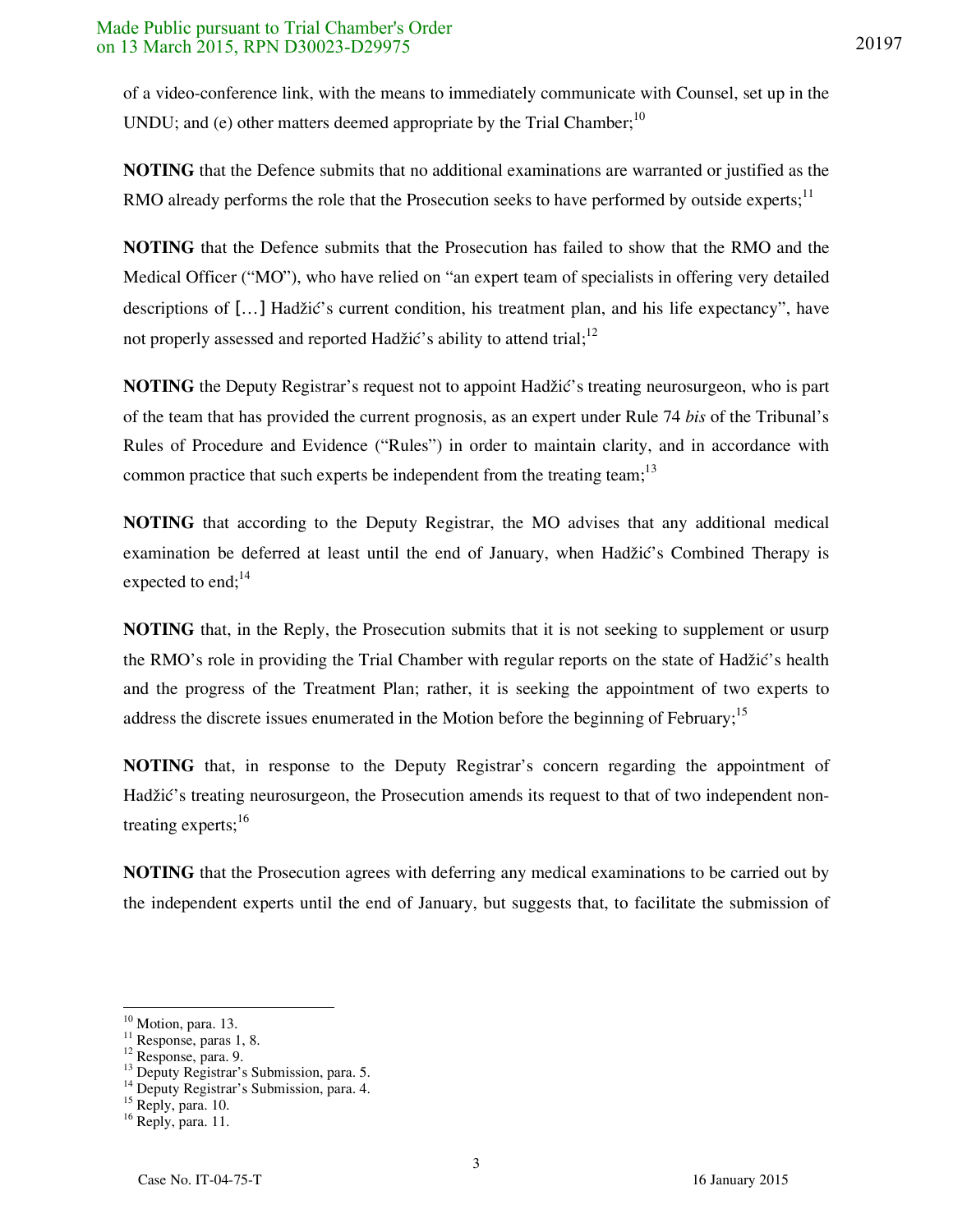reports by the beginning of February, the independent experts can be appointed and can familiarise themselves with Hadžić's medical records before that time;<sup>17</sup>

**CONSIDERING** that, pursuant to Article 20(1) of the Statute of the Tribunal, "Trial Chambers shall ensure that a trial is fair and expeditious and that proceedings are conducted in accordance with the rules of procedure and evidence, with full respect for the rights of the accused and due regard for the protection of victims and witnesses;"

**CONSIDERING** that, pursuant to Rule 74 *bis* of the Rules, "[a] Trial Chamber may, *proprio motu* or at the request of a party, order a medical, psychiatric or psychological examination of the accused";

**FINDING** that it is in the interest of the fair and expeditious administration of justice for the Trial Chamber to receive, as soon as practicable, expert information on Hadžić's capacity to attend and participate in trial proceedings;

**FOR THE FOREGOING REASONS**, the Trial Chamber, pursuant to Rules 33(B), 54, 74 *bis*, and 126 *bis* of the Rules hereby:

**GRANTS** the Prosecution leave to file the Reply;

**GRANTS** the Motion, in part;

A. **ORDERS** the Registry to appoint an independent neurologist and an independent neurooncologist ("Experts") who will each examine Hadžić and submit, no later than 13 February 2015, detailed written reports providing answers to the following questions:

1. What is Hadžić's current state of health?

2. Will Hadžić have the capacity to physically attend and participate in trial proceedings for a period of four months either during or after the Treatment Plan:

(a) five days per week, sitting three 90-minute sessions with two 30 minute breaks, for a total of approximately five hours of hearings per day?

(b) four days per week, sitting three 90-minute sessions with two 30 minute breaks, for a total of approximately five hours of hearings per day?

  $17$  Reply, para. 11.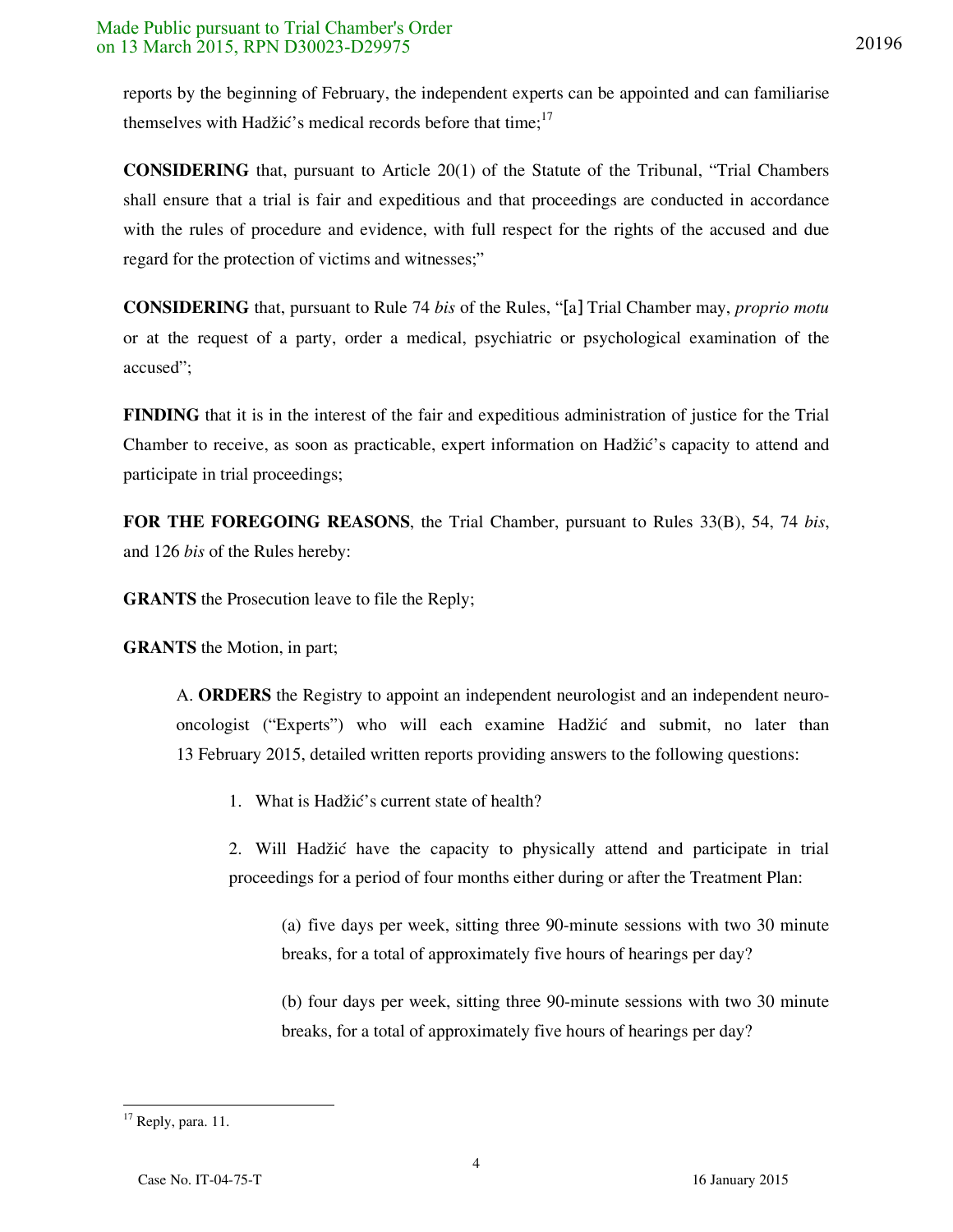(c) or, if neither (a) nor (b) are possible, with a schedule modified to accommodate his capacity? Please detail any modifications you may recommend, which may include but are not limited to: sitting fewer days per week, sitting fewer hours per day, taking additional or longer breaks, or not sitting on consecutive days;

3. Would physically attending and participating in trial proceedings be detrimental to Hadžić's health or the Treatment Plan?

4. If Hadžić is incapable of physically attending proceedings at the Tribunal, would he have the capacity to participate via video-conference link set up in the UNDU? Please detail his capacity to participate via video-conference link:

(a) on an ad hoc basis, to be used in conjunction with the options set out in  $(2)(a)-(c)$  above;

(b) as an alternative to the options set out in  $(2)(a)-(c)$  above;

B. **ORDERS** the Experts not to disclose this information to any third party;

C. **INSTRUCTS** the Registry to make available to the Experts, without undue delay, Hadžić's medical records as necessary to prepare the written report;

D. **INVITES** the RMO to prepare a medical report, in consultation with the multidisciplinary team of doctors treating Hadžić, answering the questions enumerated in  $(A)(2)$ through  $(A)(4)$  above; and